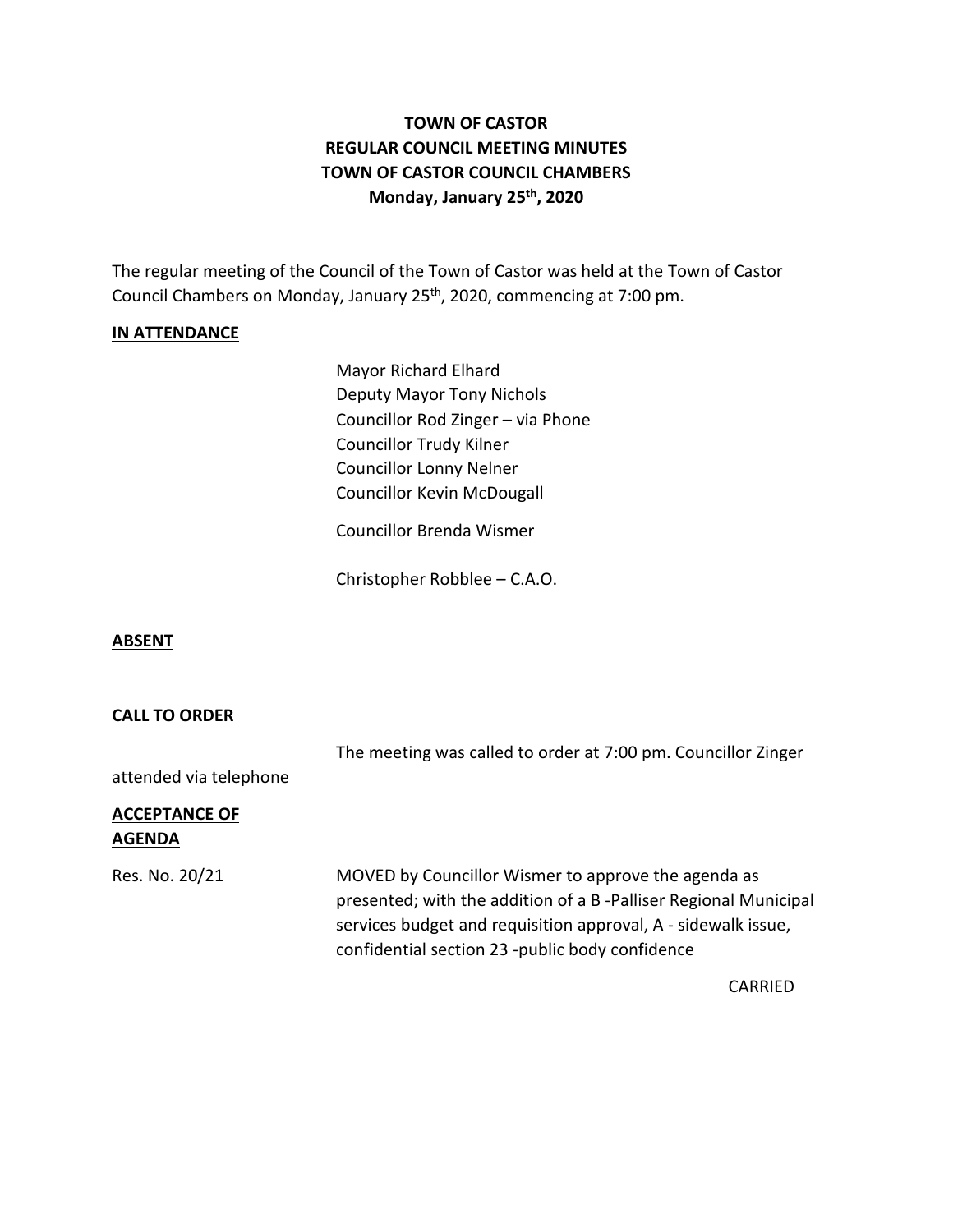**APPROVAL OF MINUTES**

Res. No. 21/21 MOVED by Councillor Nichols that the minutes of the public hearing meeting of council held on January 11th, 2021 be approved

CARRIED

# **CORRESPONDENCE/DELEGATION**

| Res. No. 22/21 | MOVED by Councillor Nelner accept the budget and requisition as |
|----------------|-----------------------------------------------------------------|
|                | presented.                                                      |

CARRIED

### **FINANCIAL REPORTS**

| Res. No. 23/21 | MOVED by Councillor Nelner that account numbers 26701 -<br>26745 be approved for payment and that the list of Accounts be<br>marked Schedule "A" and attached to these minutes of Council. |         |
|----------------|--------------------------------------------------------------------------------------------------------------------------------------------------------------------------------------------|---------|
|                |                                                                                                                                                                                            | CARRIED |
| Res. No. 24/21 | MOVED by Councillor Zinger to accept the gas and water reports<br>as presented.                                                                                                            |         |
|                |                                                                                                                                                                                            | CARRIED |
|                |                                                                                                                                                                                            |         |

#### **BYLAW**

### **BUSINESS**

| Res. No. 25/21 | MOVED by Councillor Zinger to approve the firearm<br>authorizations as presented.                                                                                                                      |
|----------------|--------------------------------------------------------------------------------------------------------------------------------------------------------------------------------------------------------|
|                | CARRIED                                                                                                                                                                                                |
| Res. No. 26/21 | MOVED by Councillor Nelner to close the castor arena on<br>February 1 <sup>st</sup> , provided there are no changes. If there are changes,<br>that the arena remain open until the subsequent meeting. |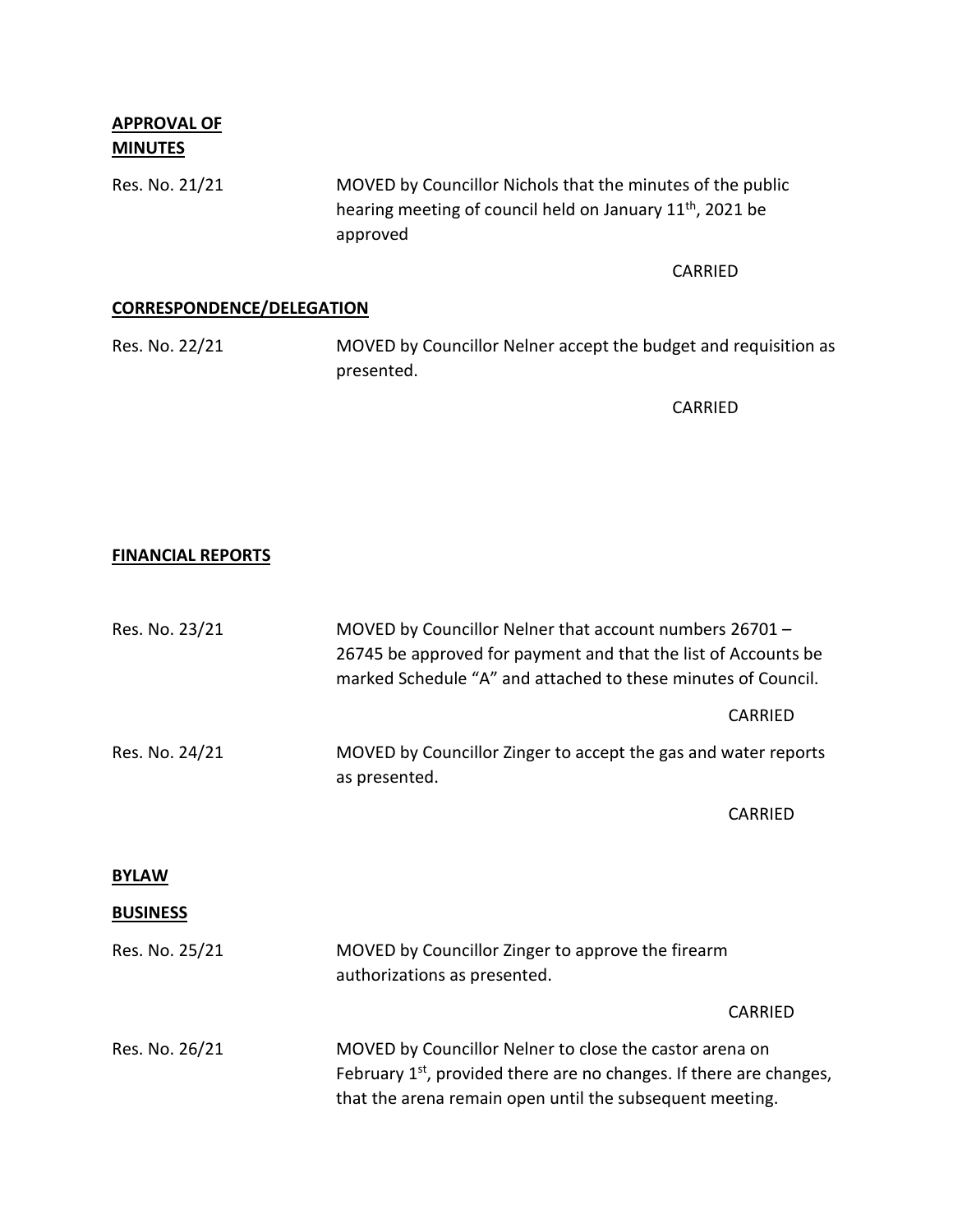# **COMMITTEE REPORTS**

| Res. No. 28/21        | MOVED by Councillor Nichols to accept the Councillor reports for<br>information.                          |
|-----------------------|-----------------------------------------------------------------------------------------------------------|
|                       | <b>CARRIED</b>                                                                                            |
| Res. No. 29/21        | MOVED by Councillor Wismer to accept the SMT reports as<br>presented.                                     |
|                       | <b>CARRIED</b>                                                                                            |
| Res. No. 30/21        | MOVED by Councillor Kilner to accept the CAO reports as<br>presented.                                     |
|                       | <b>CARRIED</b>                                                                                            |
| <b>CLOSED SESSION</b> |                                                                                                           |
| Res. No. 31/21        | MOVED by Coucnillor McDougall for a 5 minute break.                                                       |
|                       | CARRIED                                                                                                   |
|                       | Council Breaks at 8:01pm                                                                                  |
|                       | Council Returns at 8:05pm                                                                                 |
| Res. No. 32/21        | MOVED by Councillor McDougall to enter a closed session under<br>Division 2, Section 17, of the FOIP act. |
|                       | CARRIED                                                                                                   |
|                       | Council enters a closed session at 8:06                                                                   |
| Res. No. 33/21        | MOVED by Councillor Nichols to exit a closed session.                                                     |
|                       | <b>CARRIED</b>                                                                                            |

*Council exits the closed session at 8:23*

## **ADJOURNMENT**